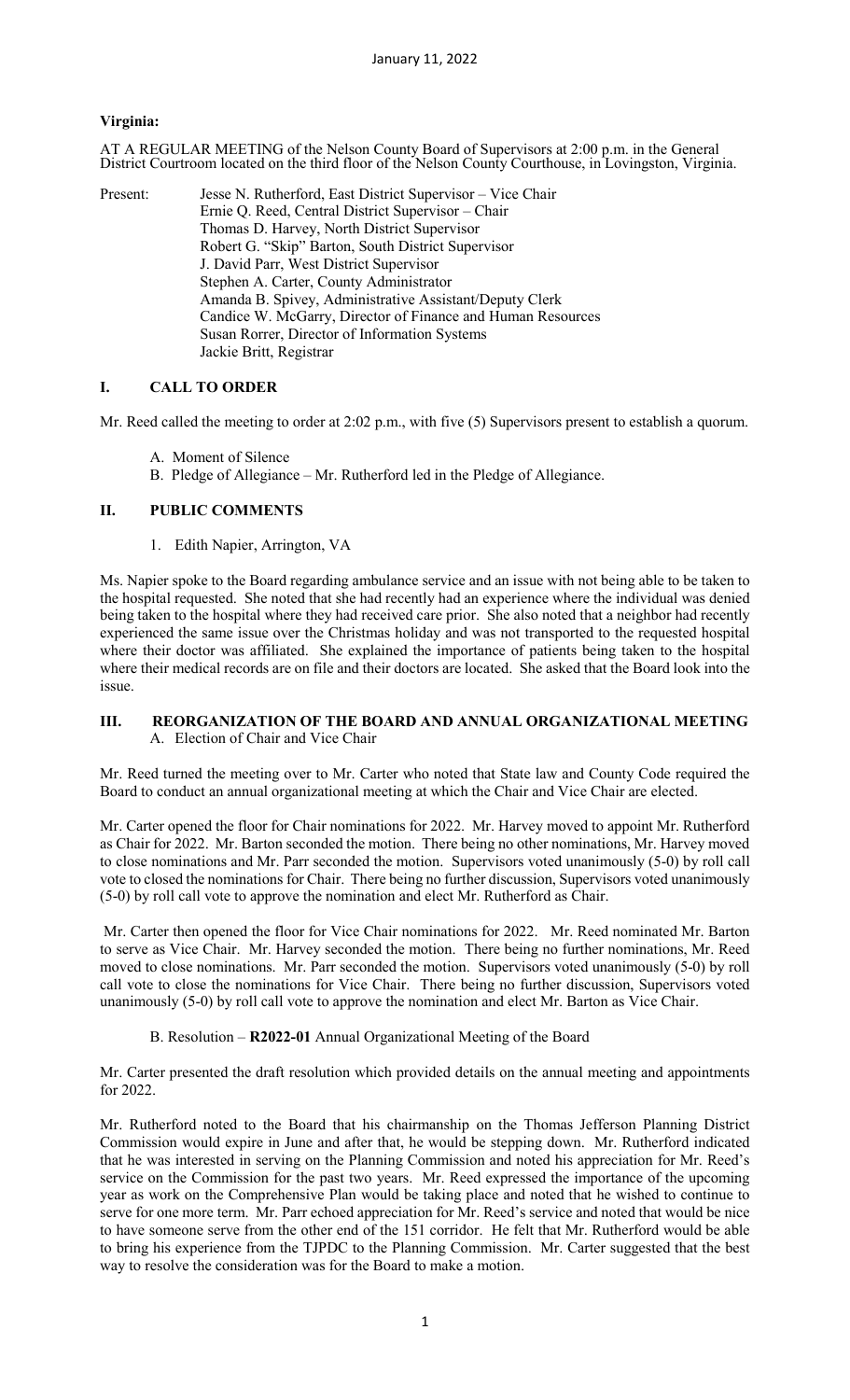Mr. Parr moved to appoint Mr. Rutherford as Planning Commission representative. Mr. Harvey seconded the motion. There being no further discussion, Supervisors voted (3-2) by roll call vote to approve the motion, with Mr. Barton and Mr. Reed voting no.

Mr. Rutherford asked if any other adjustments needed to made for appointments for the upcoming year.

Mr. Barton made a motion to approve Mr. Parr as the Board representative for the Social Services Board. Mr. Reed seconded the motion. There being no further discussion, Supervisors voted unanimously (5-0) by roll call vote to approve the motion.

Mr. Reed moved to approve Resolution **R2022-01** with the changes in appointments as discussed. Mr. Parr seconded the motion. There being no further discussion, Supervisors voted unanimously (5-0) by roll call vote to approve the motion and the following resolution was adopted:

### **RESOLUTION R2022-01 NELSON COUNTY BOARD OF SUPERVISORS ANNUAL MEETING**

# **JANUARY 11, 2022**

**WHEREAS,** pursuant to the applicable provisions of §15.2-1416 of the Code of VA and Chapter 2, Article 2 of the Code of the County of Nelson, VA, the Nelson County Board of Supervisors conducts an annual organizational meeting at the Board's first meeting in January of each year; and,

**WHEREAS**, matters to be determined by the Board of Supervisors in addition to the appointment of a Chairman and Vice-Chairman include the establishment of a schedule of regular and, as applicable, special meetings, the establishment of rules of order, the establishment of (a) meeting agenda(s), and the establishment of Board appointments, including a Clerk and Deputy Clerk to the Board of Supervisors, a Zoning Administrator and a Hazardous Material Coordinator.

**NOW THEREFORE BE IT RESOLVED**, by the Nelson County Board of Supervisors as follows:

Regular meetings of the Board of Supervisors shall be conducted during Calendar Year 2022 in the General District Courtroom located in the Nelson County Courthouse in Lovingston, VA on the second Tuesday of each month, beginning at 2:00 p.m., and reconvening thereafter at 7:00 p.m. Should the regular meetings fall on any legal holiday, the meeting shall be held on the next following regular business day, without action of any kind by the Board; unless otherwise cancelled. Should the Chairman or Vice Chairman (if the Chairman is unable to act) find and declare that weather or other conditions are such that it is hazardous for members to attend regular meetings; the meeting(s) will be continued on the following Tuesday. Such finding shall be communicated to the members, staff, and the press as promptly as possible. All hearings and other matters previously advertised shall be conducted at the continued meeting(s) and no further advertisement is required.

Special meetings of the Board of Supervisors may be convened from time to time, as determined by the Board of Supervisors in accordance with the applicable provisions of the Code of VA and the Code of the County of Nelson, VA.

In accordance with the Code of the County of Nelson, VA, Robert's Rules of Order, shall be observed as the rules for conducting the business of the Board of Supervisors and the agenda for all meetings of the Board of Supervisors shall be established by the Clerk of the Board in consultation with the Chairman.

Board of Supervisors appointments for Calendar Year 2022 shall be as follows:

| Thomas Jefferson Planning District Commission:   | Jesse Rutherford     |
|--------------------------------------------------|----------------------|
| Thomas Jefferson Planning District Commission:   | Dylan Bishop         |
| Director of Emergency Services:                  | Thomas D. Harvey     |
| <b>Emergency Services Coordinator:</b>           | Russell Gibson       |
| Piedmont Workforce Network Council:              | <b>Robert Barton</b> |
| Clerk to the Nelson County Board of Supervisors: | Stephen A. Carter    |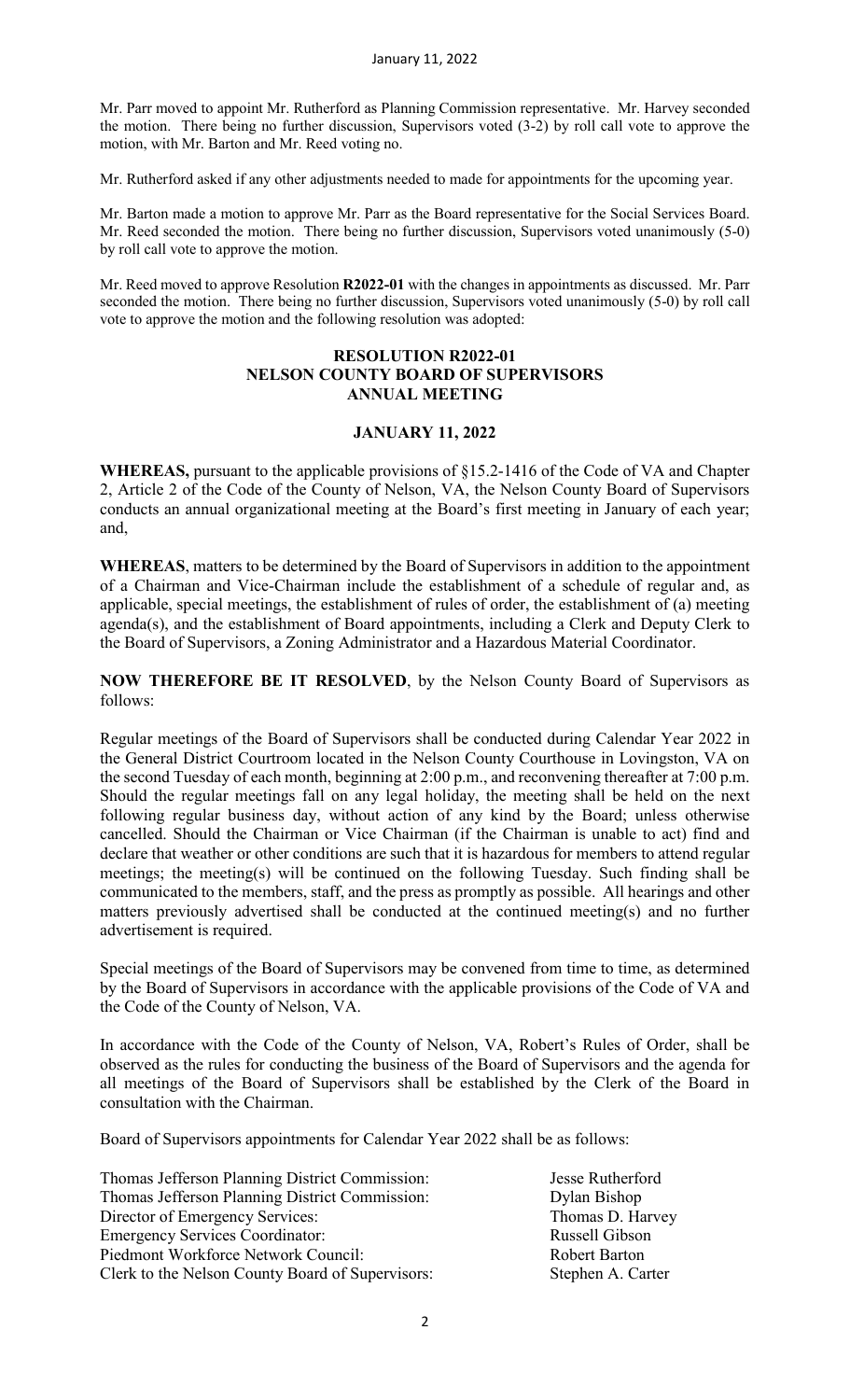Deputy Clerk to the Nelson County Board of Supervisors: Amanda B. Spivey Zoning Administrator: Dylan Bishop<br>
Hazardous Materials Coordinator: Russell Gibson Hazardous Materials Coordinator: Thomas Jefferson EMS Council: Russell Gibson Nelson County EMS Council: David Parr Thomas Jefferson Community Criminal Justice Board: Daniel Rutherford Nelson County Social Services Board: David Parr Nelson County Planning Commission: Jesse Rutherford

### **IV. CONSENT AGENDA**

C. Resolution – **R2022-04** Recognition of Donald Bailey

Mr. Rutherford pulled Resolution R2022-04 from the Consent Agenda and asked Mr. Donald Bailey to come forward. Mr. Harvey read Resolution 2022-04 aloud. Mr. Harvey then moved to approve Resolution R2022-04 and Mr. Barton seconded the motion. There being no further discussion, Supervisors voted unanimously (5-0) by roll call vote to approved the motion and the following resolution was approved:

# **RESOLUTION R2022-04 NELSON COUNTY BOARD OF SUPERVISORS RECOGNITION OF DONALD H. BAILEY**

**WHEREAS,** Donald H. Bailey became active in Nelson County Elections in 2006; and

**WHEREAS,** Donald H. Bailey served as an Officer of Election from 2006 until 2010; and

**WHEREAS,** Donald H. Bailey served as Member and Chairman of the Nelson County Electoral Board from 2010 until 2021; and

**WHEREAS,** Donald H. Bailey has faithfully and impartially contributed to the fairness, accuracy and integrity of elections in Nelson County for many years; and

**WHEREAS,** the members of the Nelson County Board of Supervisors wish to commend and thank Donald H. Bailey for his exemplary service to Nelson County, which is indeed appreciated by all our citizens;

**NOW, THEREFORE, BE IT RESOLVED** that the Nelson County Board of Supervisors does hereby officially recognize Donald H. Bailey, and respectfully asks all citizens alike to join in expressing their sincere gratitude and appreciation for the many long hours of outstanding service and commitment to our community he has given.

The Board thanked Mr. Bailey for his service. Mr. Bailey noted that it was not always an easy task but an honor and privilege to work in a non-partisan way on the Electoral Board. He commended Ms. Britt and her staff and thanked the Board for their support.

The Board considered the remaining items on the Consent Agenda. Mr. Parr moved to approve the Consent Agenda and Mr. Harvey seconded the motion. There being no further discussion, Supervisors voted unanimously (5-0) by roll call vote to approve the motion and the following resolutions were adopted:

A. Resolution – **R2022-02** Minutes for Approval

# **RESOLUTION R2022-02 NELSON COUNTY BOARD OF SUPERVISORS APPROVAL OF MINUTES (November 9, 2021)**

**RESOLVED,** by the Nelson County Board of Supervisors that the minutes of said Board meeting conducted on **November 9, 2021** be and hereby are approved and authorized for entry into the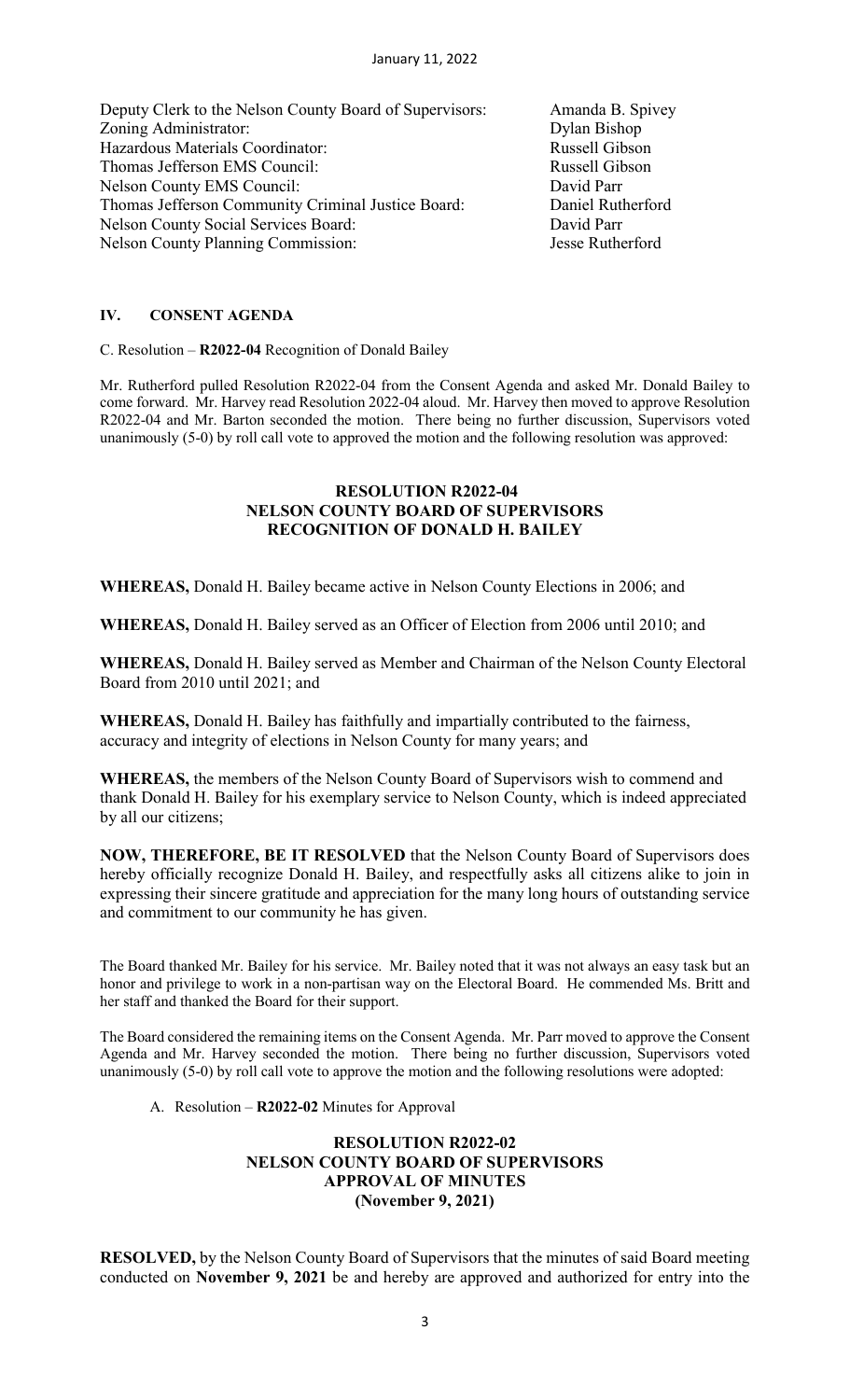official record of the Board of Supervisors meetings.

B. Resolution – **R2022-03** Budget Amendment

# **RESOLUTION R2022-03 NELSON COUNTY BOARD OF SUPERVISORS AMENDMENT OF FISCAL YEAR 2021-2022 BUDGET NELSON COUNTY, VA JANUARY 11, 2022**

# **I. Appropriation of Funds (General Fund)**

| Amount    | <b>Revenue Account (-)</b> | <b>Expenditure Account (+)</b> |
|-----------|----------------------------|--------------------------------|
| 81,022.46 | 3-100-009999-0001          | 4100-091030-5665               |
| 1,704.00  | 3-100-002404-0035          | 4-100-031020-7042              |
| 512.91    | 3-100-002404-0001          | 4-100-031020-5419              |
| 83,239.37 |                            |                                |

# **V. PRESENTATIONS**

A. VDOT Report

Mr. Rutherford noted that VDOT was not able to attend the meeting.

B. Report from The Millennium Group

Mr. Rutherford invited the Millennium Group to come forward to present on the Nelson Heritage Center. Ms. Johnette Burdette, Executive Director of the Nelson Heritage Center, introduced herself to speak on behalf of the Millennium Group and the Center.

Ms. Burdette reported on current projects that would help serve the community. She noted that the Millennium Group's Board was able to secure a grant to fund her position as Executive Director. She reported that the gymnasium had a newly installed roof, and was in the process of receiving new flooring, interior rehabilitation to include new windows and paint and a new HVAC system. Ms. Burdette also highlighted a solar panel project had recently been completed with funding from an anonymous grant. Ms. Burdette reported that the Center is working to partner with Nelson County Parks and Recreation to provide use of the athletic fields and gym.

Ms. Burdette then gave updates on the progress being made on locating the Nelson County Health Department in the Heritage Center and that negotiations were underway. She indicated that the Center had secured an architectural firm, Moore Architecture of Lynchburg. She noted that architect Kelvin Moore was present also. Ms. Burdette provided a brief overview of the history of the Heritage Center which was originally the segregated high school for African American students from all parts of the County, and later after integration, the junior high school serving the entire County. She pointed out that the Heritage Center was located about two miles from the Health Department's current location.

Ms. Burdette noted that in the last two years, the Center had secured an architectural firm, had an initial meeting with Health Department staff, followed by subsequent meetings and a tour of the Heritage Center. She stated that test fit plans had been reviewed, revised and approved, based on the needs and requirements for the Health Department to operate. Ms. Burdette noted that Mr. Moore and Wall Construction were both present and available to answer questions if needed. Ms. Burdette reported that the subcontractors had been selected and a construction timeline had been created with completion by the end of 2022. She then noted that the construction plans had been developed and the construction permit had been applied for. Ms. Burdette noted the Heritage Center had a draft lease under review with the Department of General Services and indicated that they expected to have the final lease within the next two weeks. She expressed that the Center had been able to secure financial resources to complete the project on schedule to allow the Health Department adequate time to transition into the space. She noted that the Millennium Group would need help from the County to ensure that all permits are reviewed in a timely manner as they are on a tight timeline. She reiterated that Moore Architecture and Wall Construction had affirmed that the deadline could be met as long as the Heritage Center could meet the deadlines associated with their permits.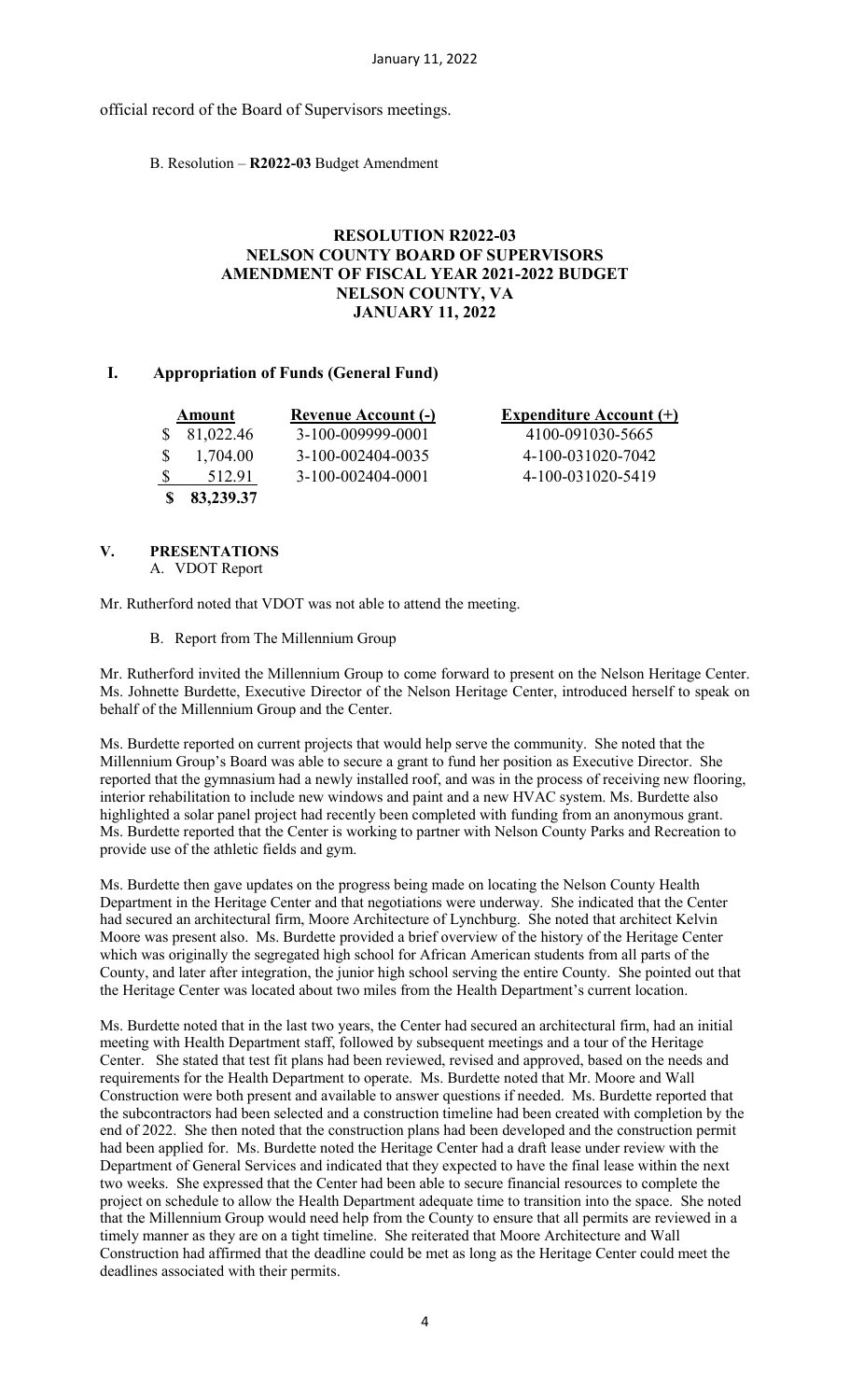Mr. Rutherford thanked Ms. Burdette for her time and asked if she could provide a pdf document of the plans. Ms. Burdette affirmed that they could provide those to the Board. The Board had no further questions.

Mr. Rutherford felt that it would be best to move item VI C as it pertained to the Health Department location.

C. Relocation of Health Department and Social Services

Mr. Carter began the presentation noting that the information provided was information the Board had previously seen and it was not in any way meant to compete with the Heritage Center's presentation. Mr. Carter noted that the proposed site was in the Callohill Business Park on County owned property. He provided three concepts created by Architectural Partners, for a joint Social Services and Health Department facility, noting that they varied in footprint size, particularly for the Department of Social Services.

He presented Concept A with a 5,000 square foot space for the Health Department and 5,000 square foot Social Services space at a cost of about \$3.6 million; Concept B with a 5,000 square foot area for the Health Department and 6,000 square foot for Social Services at an estimated \$3.8 million; and Concept C with a 6,000 square foot Health Department and a 6,500 square foot Social Services area at \$4.4 million. Mr. Carter showed several photos as examples of what the building exterior could look like. He noted that the cost estimates included the site work and roadway, everything needed for the buildings to be turnkey.

Mr. Carter noted that County Staff had worked with Virginia Resources Authority to come up with some potential financing options and then presented the following debt service schedule with a list of assumptions for each scenario.

The scenarios assume:

- Project fund amounts based on Concepts A, B, and C;
- 15 year and 20 year amortizations (with  $1<sup>st</sup>$  principal 11/1/2023);
- Estimated market rates as of 1/5/2022;
- Coupon and yield spread assumptions based on VRA's VPFP Series 2021C actual pricing;
- 10-year par call on the underlying VRA bonds;
- 1% of loan par estimated for VRA costs of issuance;
- 0.5% of loan par estimated for underwriter's discount;

Market rates are subject to change and any loan request would be subject to VRA underwriting and credit approval, but with these assumptions, the below table lists the summary estimated results.

|                |                     |             |                 | <b>Est. Max. Annual</b> |  |
|----------------|---------------------|-------------|-----------------|-------------------------|--|
| <b>Concept</b> | <b>Project Fund</b> | <b>Term</b> | Est. All-In TIC | <b>Debt Service</b>     |  |
|                | 3.579.954           | 15 years    | 1.70%           | 265.981                 |  |
|                | 3.579.954           | 20 years    | 2.02%           | 215.869                 |  |
|                | 3.813.954           | 15 years    | 1.70%           |                         |  |
|                | 3.813.954           | 20 years    | ን በ3%           | 229 R                   |  |
|                | 4,359,766           | 15 years    | 1.70%           | 323.338                 |  |
|                | 4,359,766           | vears       |                 |                         |  |

Nelson County - Sample DS Schedule Summary (est. rates 1.5.2022)

He indicated that County Staff had focused on Concept B with 5,000 square feet for the Health Department and 6,000 square feet for Social Services. Mr. Rutherford asked if the cost would be about half of the estimate, if they just had the space for Social Services. Mr. Carter noted it would be just over half of the cost. He noted that the Social Services payments for County related maintenance and lease payments from the Department of General Services for the Health Department could help offset the debt service and the debt service could be further offset if the Board decided to pay some of the costs up front. Mr. Carter concluded his presentation, noting that the architects had indicated that the project could be completed on time and have the Health Department relocated into the proposed facility by the end of their current lease.

Mr. Reed asked about input from the Department of Social Services regarding their needs. Mr. Carter noted that the floor plans would meet state requirements. Mr. Rutherford noted that with capital projects, the floor plan may change some as the project moves forward.

Mr. Rutherford thought it may be good for the Board to look at a standalone Social Services building at Callohill. He noted the work done by the Millennium Group. Mr. Reed was in agreement with Mr. Rutherford. He noted the time and investment that the Millennium Group had put towards solving the Health Department's needs. Mr. Rutherford noted that it would be helpful have the ability to add in the Health Department later if in the unlikely event, the Health Department was not able to locate in the Heritage Center. Mr. Rutherford noted that he still preferred to have the Health Department centrally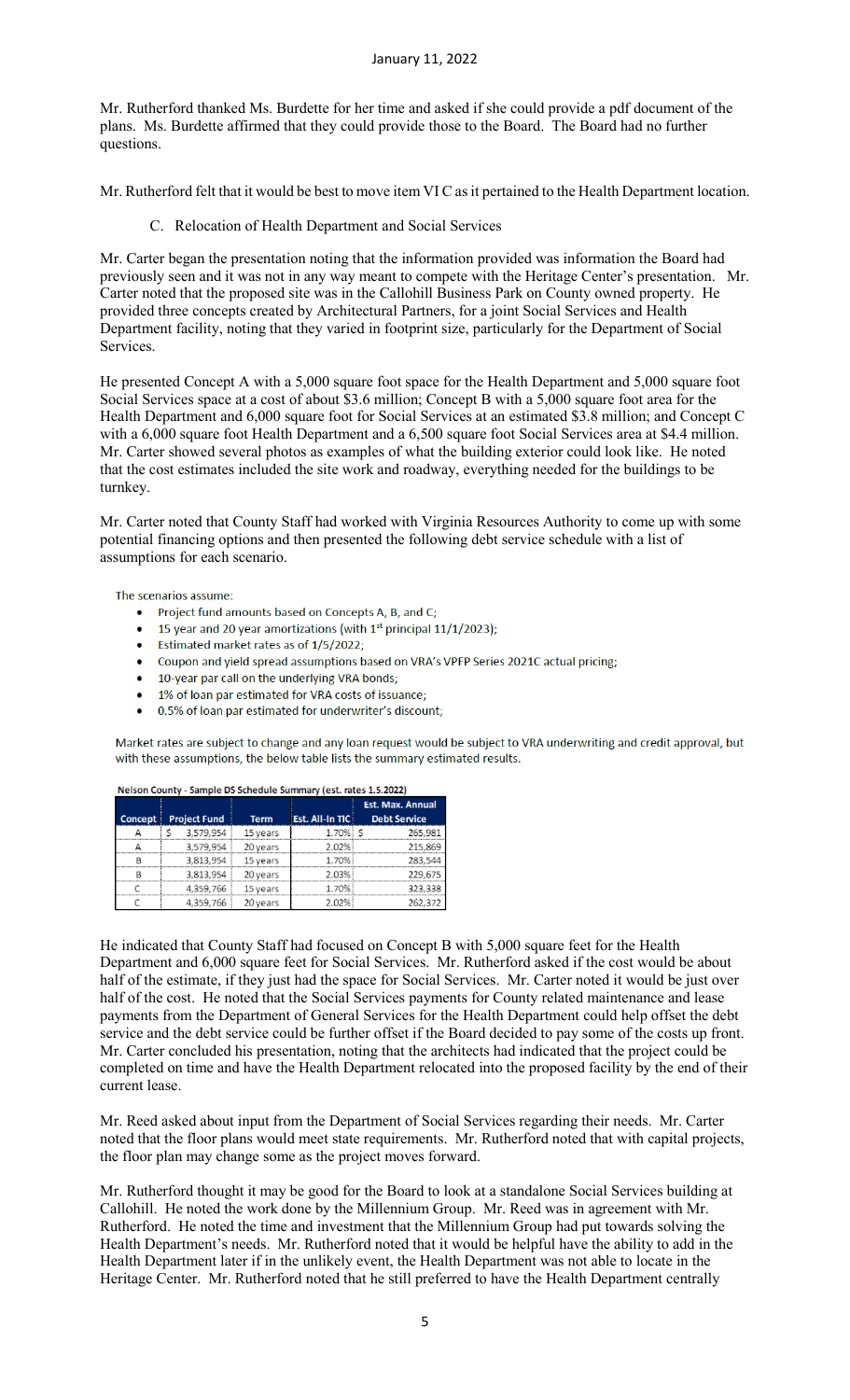located. He acknowledged all of the work that the Millennium Group had done to improve the Heritage Center and noted the County had helped contribute to that. Mr. Barton noted the community stepping up.

Mr. Parr asked if there had been a meeting the between Building Inspections and Millennium Group. Mr. Carter noted there had not been a meeting, rather he had spoken with Ms. Burdette about the plans that were submitted. The Board asked if Ms. Burdette could come to the podium to speak. Ms. Burdette noted that members of the Millennium Group's subcommittee working on the project had a meeting with the architect and construction company ensure that the concerns from the Building Official could be addressed and still allow them to be able to meet their deadline and budget.

Mr. Harvey felt that they had a County project and a group was trying to make it happen. He knew they were looking out for their best interests, and having a tenant in the building would mean a lot. Mr. Harvey stated that the Board needed to do the right thing for the whole County and for the people. He noted his district was about 30-35 miles from the Heritage Center. He wanted to make sure that the County's interest was served.

Mr. Carter noted to the Board that if they took the Health Department on as a County project, once the debt was retired, the lease payments would come directly to the County as revenue.

Mr. Harvey noted that it seems that once they give a school away, there is a need to lease it back. Mr. Barton felt that leasing the schools back would accrue great benefits to the County. He felt that both Rockfish and the Nelson Center were important parts of the community. Mr. Reed pointed to the Nelson Center as a success.

Mr. Parr asked if the Building official, Chuck Miller, could come forward to provide input. Mr. Miller noted that he had done a preliminary review of the plans as a courtesy to the County, noting that plans are not typically reviewed until an application is submitted for a building permit. He reported that some changes were needed to make the plans code compliant. Mr. Miller noted his concerns regarding firewalls and the needed support for them from the foundation up. He pointed out that there was not any HVAC included in the plan.

Mr. Harvey did not feel they were ready to make a decision. Mr. Rutherford noted that they could act on the Social Services only. Mr. Barton asked what other offices could be incorporated into the space.

Mr. Parr asked the architect and contractor for the Millennium Group/Heritage Center to speak.

Mr. David Wall of Wall Construction, and Mr. Kelvin Moore of Moore Architecture introduced themselves to the Board. Mr. Parr asked for them to speak on Mr. Miller's report on the plans. Mr. Moore spoke regarding the plans submitted as of the meeting date for review. Mr. Moore noted that with the formal submission for a building permit, Mr. Miller would review the plans per the building code and report his findings back to him. Mr. Moore noted that he would then make changes and resubmit for approval. He noted next steps after that would be to finalize costs and get under contract with Wall Construction.

Mr. Wall noted the permit had been filed on the day of the Board meeting and reiterated that in Nelson, the plan review did not happen until filing of permit for full review. He said that he did not see any schedule concerns and indicated that they had also built in budget contingency. Mr. Wall reported that he and Mr. Moore had reviewed Mr. Miller's comments. Mr. Moore indicated that in their review, they did not see anything that would add a tremendous cost to the project.

Mr. Wall indicated that he had already contacted his long lead time subcontractors to start working on materials and noted they were prepared to move. Mr. Wall noted that his biggest concern had been sourcing materials. He planned to have substantial completion by November 1<sup>st</sup> so they can then work through the punch list and have the building turned over to the Health Department by December 1st.

Mr. Harvey asked Mr. Wall if he had any issues with converting a school to the health department. Mr. Wall noted that the school building was built with non-combustible materials and built to commercial standards, which made it easier to proceed. Mr. Harvey asked if he had any idea of the cost to build a brand new building. Mr. Wall estimated that the cost would be double the estimate to renovate the existing space at the Heritage Center. Mr. Wall estimated that it would take \$740,000 to complete project at Heritage Center.

Mr. Rutherford asked for input from the Board, he felt they were still another month away from making a decision. He agreed Mr. Parr noted they had it on the agenda to make a decision last month but they had decided to wait until the January meeting to have more information.

Mr. Reed did not feel a decision was necessary that day. He felt they should consider a plan for a standalone Social Services building and pointed out the benefits of having those services in a standalone facility which included security and the emotional stigma of going to Social Services. He pointed out that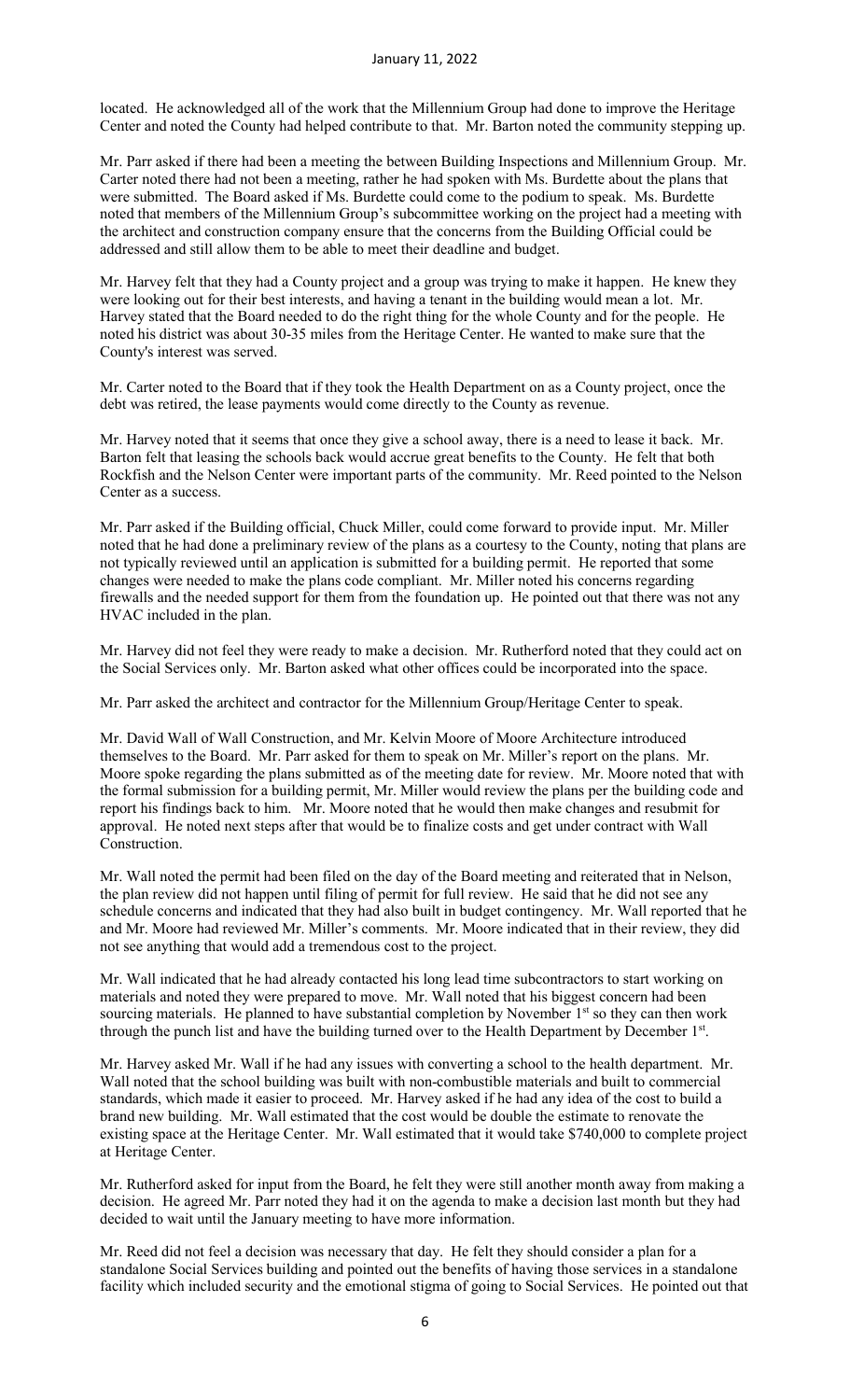the Health Department was more of a State run facility that serves the citizens of the County. He did not feel that it was necessary for both offices to occupy the same building. He was grateful for the Millennium Groups presentation and wanted to see that project move forward.

Mr. Parr asked about the payment for use of the space at the Heritage Center. Mr. Carter noted there was a split cost for use where the State pays about 60% of the Health Department lease, and the County pays the remaining portion of about 40%. Mr. Carter pointed out that once the debt was paid on a County owned facility, the lease money would still come to the County.

Mr. Rutherford noted that they did not need to take any action during the meeting. Mr. Barton wanted to know the opinion of the Health Department. Mr. Harvey noted that the County would build the building and the Health department would use it. Mr. Carter noted that the County would need to provide a proposal to the Department of General Services and then the Department of General Services would ultimately decide on the space leased.

Mr. Rutherford asked if the Board wanted to consider the subject at a later date, or consider one building for Social Services. Mr. Harvey felt that they needed to have a meeting solely dedicated to discussing the options. Mr. Reed did not think it was necessary to meet and wanted to move forward with a standalone Social Services building, and allow the Heritage Center to move forward with their plans.

Mr. Parr felt there was enough concern from the Board members, that the subject needed further conversation. Mr. Reed did not want to send a message that the County was not grateful and supportive of the work that the Heritage Center was doing. He did not want to delay the decision further.

Mr. Reed made a motion to have Architectural Partners work on the costs and plans for a standalone Social Services facility on the same location at Callohill where they were considering a joint Health Department and Social Services building. Mr. Barton seconded the motion. Mr. Parr agreed that information would be helpful to have. The Board agreed to discuss the information at a special meeting in January or February to consider further. There being no further discussion, Supervisors voted unanimously (5-0) by roll call vote to approve the motion.

The Board took a five-minute recess.

### **VI. NEW & UNFINISHED BUSINESS**

#### A. Consideration of Compensation Study **(R2022-05)**

Mr. Carter presented a compensation study proposal from Management Advisory Group International, Inc (MAGI Inc). He noted that MAGI is currently under contract with the Albemarle Charlottesville Regional Jail for a compensation study. Mr. Carter explained that the County could piggyback through cooperative procurement provision just as the jail was able to do. Mr. Carter presented price proposal with a base cost of \$22,000, with an additional \$2500 for travel expenses. Mr. Carter added that MAGI can assist with the development of job descriptions at \$75 per description, noting the County has about 45 positions for an additional \$3,375. He included that if the Board wanted to include the Department of Social Services, it would cost an additional \$4,000. Mr. Carter summarized the cost to include the presented options at \$31,875. He noted that the Board did not have to include the options but asked that the Board consider them. Mr. Carter explained that the base cost included the study of both County direct and constitutional office employees. He noted that if the Board approved the resolution, County staff would need to bring back a budget amendment to pay for the cost of the study.

Mr. Barton wanted to know why they would not include Social Services. Mr. Carter noted that Social Services is a quasi-state local organization and like the Constitutional offices, their salaries are set by state, not by the County. He also indicated that Social Services is the only local department that the County does not supplement through an annual supplement. Mr. Barton noted that he would like to supplement Social Services positions. Mr. Carter explained that it would be incumbent upon the county to supplement Social Services if the study suggested salary increases, just as the County supplements constitutional office salaries.

Mr. Barton moved to approve Resolution **R2022-05,** with the inclusion of Social Services positions. Mr. Carter asked for the Board's consideration to include job descriptions also. Mr. Harvey asked for Mr. Carter to overview the total costs with the options presented. Mr. Carter reiterated the total cost of \$31,875 which included travel, expenses, job descriptions and the addition of Social Services. Mr. Barton amended his motion to include the evaluation of job descriptions and not to exceed \$31,875. Mr. Reed seconded the motion. There being no further discussion, Supervisors voted (5-0) by roll call vote to approve the motion as amended and the following resolution was adopted: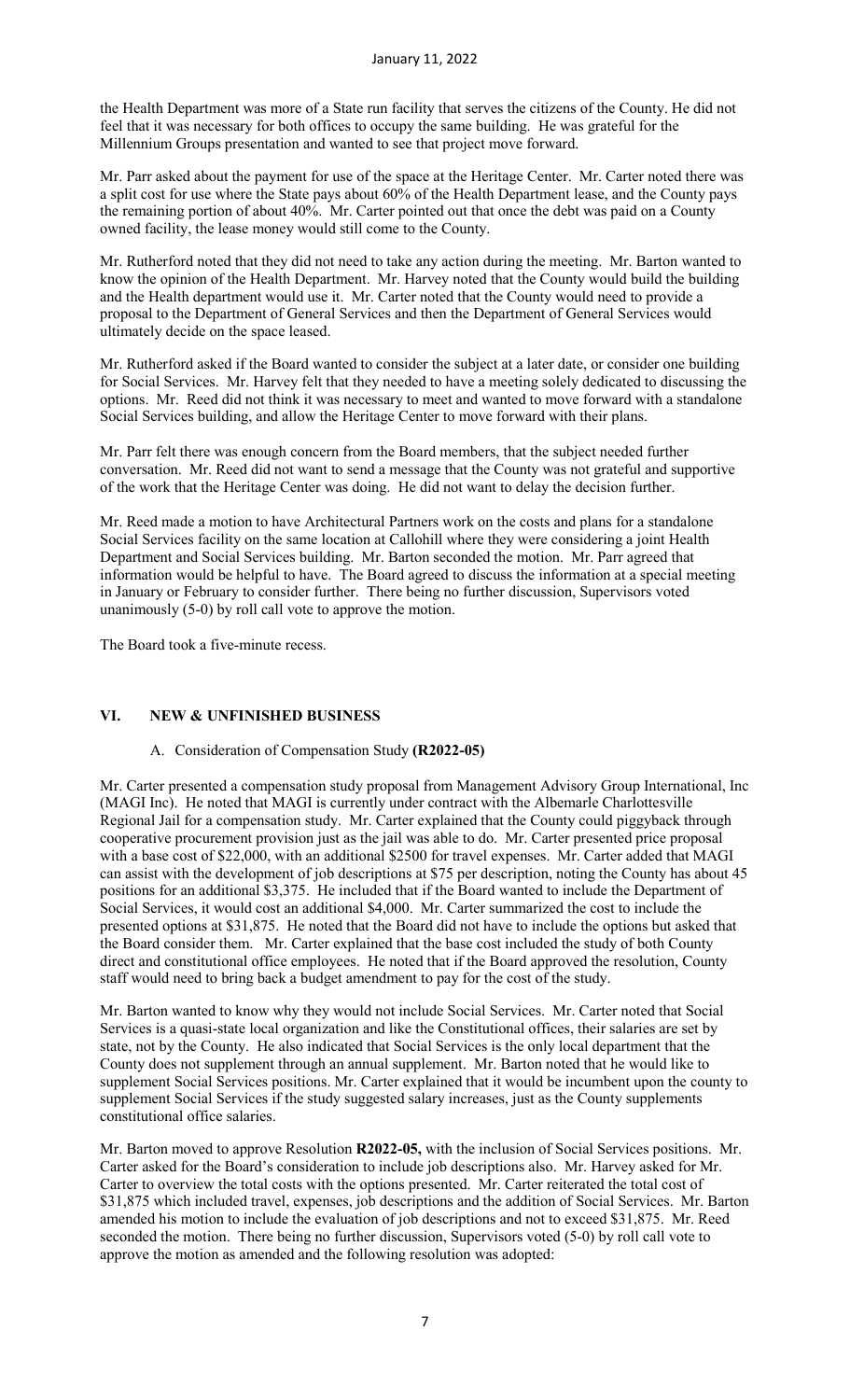#### **RESOLUTION R2022-05 NELSON COUNTY BOARD OF SUPERVISORS AUTHORIZATION TO CONTRACT PROFESSIONAL MANAGEMENT CONSULTING SERVICES**

**WHEREAS,** the Nelson County Board of Supervisors wishes to perform a compensation study to review the compensation levels for both County direct and constitutional office employees; and,

**WHEREAS,** the Nelson County Board of Supervisors in session on November 9, 2021 made a request for County staff to obtain costs for a compensation study; and,

**WHEREAS**, Management Advisory Group International, Inc. has provided a proposal for a compensation and pay plan study; and,

**WHEREAS**, Management Advisory Group International, Inc. is able to engage in a cooperative procurement as permitted by Virginia State Code; and,

**NOW, THEREFORE, BE IT RESOLVED**, by the Nelson County Board of Supervisors that the County Administrator be and hereby is authorized to retain via contract Management Advisory Group International, Inc. for the provision of professional management consulting and related services to Nelson County.

B. School Division Request **(R2022-06)**

Mr. Carter began by noting that Interim Superintendent Dr. Cox was also present if the Board had any questions or comments. Mr. Carter presented the appropriation request from the School Division for \$503,190 to help pay for the greenhouse renovation project and the associated architectural and engineering fees. Mr. Carter noted that the schools had indicated that the funding for the project should come from the FY20-21 unexpended Operational Funds and should be charge to the schools Facility budget line. He noted Gov. Northam's caboose bill which would provide additional funding to the schools. Mr. Carter suggested waiting on the outcomes of the General Assembly session before making a decision, as an appropriation may no longer be needed.

Mr. Reed noted that they did not know if the bill would survive, and asked if it were to pass, were there any designated areas the money needed to go towards. Mr. Carter understood that it would just be additional revenue.

Mr. Rutherford asked if Dr. Cox had anything to add. Dr. Cox stated that they did not really know what the final budget was going to be and they were waiting to see what happened. He explained to the Board that they had committed to several projects, noting supply chain shortages and staffing shortages. Dr. Cox reiterated that the Schools felt the greenhouse project was very important and confirmed their request to the Board.

School Board Chair Margaret Clair noted the School Division had entered into an agreement to complete the Greenhouse and other projects with the plan to use leftover funds from Capital Improvement Projects. Mr. Carter noted the General Assembly session would end on March 12<sup>th</sup> and the costs could be carried over until that time.

Mr. Barton felt that they had gotten far enough along in the project that the Board should allocate the funding. Mr. Reed was in agreement with Mr. Barton, adding that he wished to see their request honored.

Mr. Reed moved to adopt Resolution **R2022-06 Amendment of Fiscal Year 2021-2022 Budget** reflecting the request of \$503,190 Mr. Barton seconded the motion. There being no further discussion, Supervisors voted (5-0) by roll call vote to approve the motion and the following resolution was adopted:

# **RESOLUTION R2022-06 NELSON COUNTY BOARD OF SUPERVISORS AMENDMENT OF FISCAL YEAR 2021-2022 BUDGET NELSON COUNTY, VA JANUARY 11, 2022**

**I. Appropriation of Funds (General Fund)** 

**Amount Revenue Account (-) Expenditure Account (+)**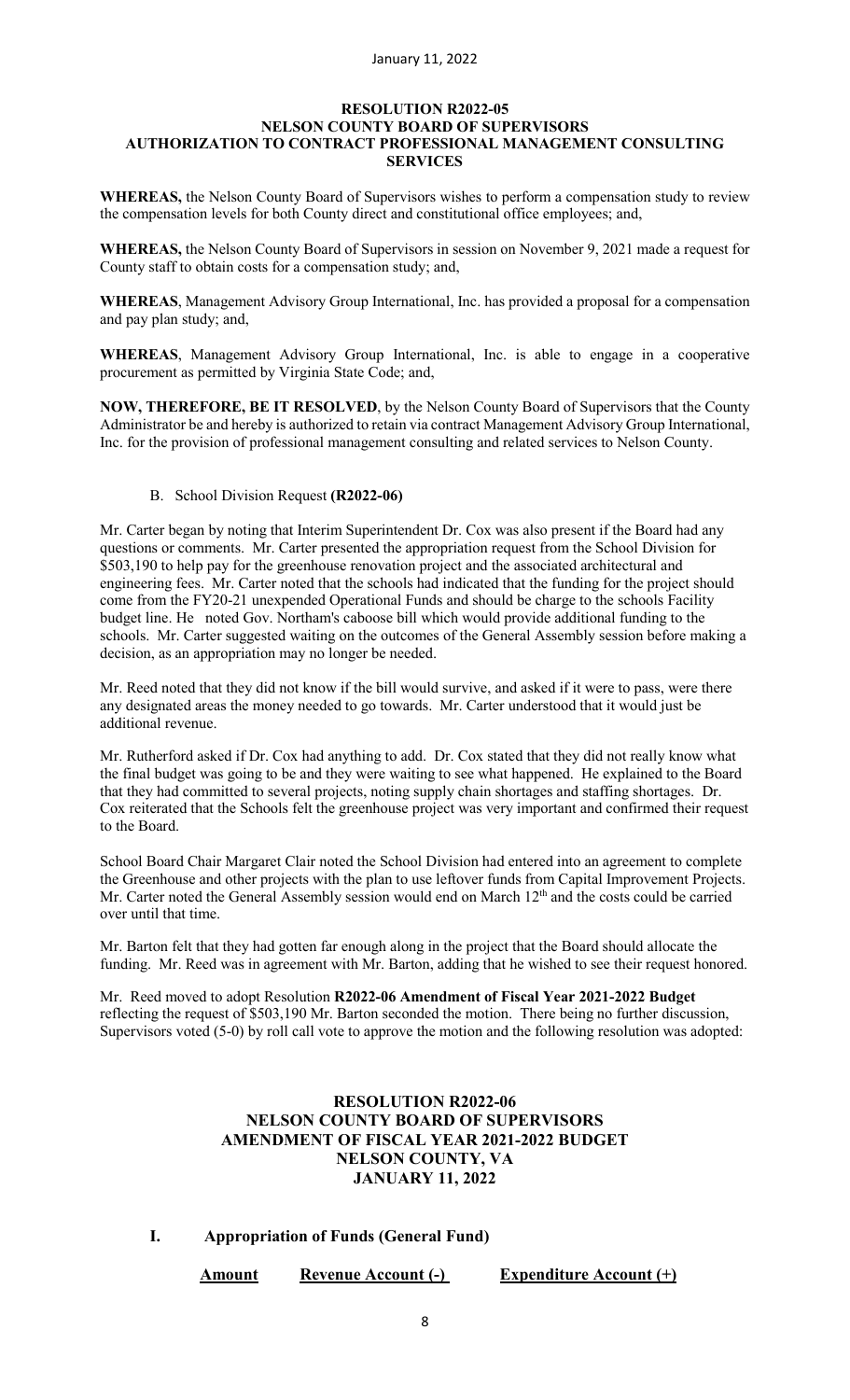\$503,190.00 3-100-009999-0001 4-100-093100-9206

# **II. Appropriation of Funds (School Fund)**

| Amount       | <b>Revenue Account (-)</b> | <b>Expenditure Account (+)</b> |
|--------------|----------------------------|--------------------------------|
| \$503,190.00 | 3-205-004105-0001          | 4-205-066100-9305              |

#### **VII. REPORTS, APPOINTMENTS, DIRECTIVES AND CORRESPONDENCE**

- A. Reports
	- 1. County Administrator's Report

#### Mr. Carter presented the following report:

A. **Covid-19 (Coronavirus):** Current VDH data for Nelson County, as of January 7<sup>th</sup> was fifteen (15) new cases of the Covid-19 virus and a seven (7) day average of new daily cases of twenty-two (22). The period from December  $30<sup>th</sup>$  to January  $2<sup>nd</sup>$  was the highest incidence of Covid-19 cases with a daily average of thirty-two (32) and high of 49 cases on January  $2^{nd}$ . From January  $3^{rd}$  to January  $7<sup>th</sup>$  the daily average was 14.6 cases with a high of 18 on January  $4<sup>th</sup>$ .

Since the report for December  $14<sup>th</sup>$ , the current cumulative case count in the County is 1,882 from the previously reported 1,575 cases, an increase of 302 cases. Hospitalizations as of 1-7 are 65 an increase of 4 from the reported 61 reported on 12-14. Deaths attributed to the virus are 24 and increase from 1 from the 23 reported on 12-14.

The CDC reports 156 cases of the virus as of 1-10, lists Virginia and Nelson County as areas of high transmission and recommends that everyone should wear a mask indoors in public settings, adding that mask requirements may vary from place to place. The County continues to have an honor system with respect to the wearing of masks.

Mr. Carter provided copies of current CDC guidance to the Board.

B. **Redistricting:** Due to the now approved state redistricting map, the County's redistricting map/plan, which was scheduled for final approval on 1-11, must now be redone to comport to the state's district mapping. County staff, including the Registrar, are working to address this subject for subsequent presentation to the Board. It is understood the County's final redistricting map/plan must be completed by a to be determined date in April 2022. It is County staff's goal to have updated information on this subject to the Board by not later than the February  $8<sup>th</sup>$  regular session with an objective of prior to that date.

Mr. Carter provided copies of the state mapping of the County's House of Delegates, Senate and Congressional districts to the Board and noted they would follow up on the subject immediately following his report.

- C. **2022 General Reassessment of Real Estate:** Wampler-Eanes has completed its work on the 2022 General Reassessment of Real Estate, including its assessor hearings. The final report is pending receipt but anticipated by the not later than the week of 1-10. The enduring steps for the 2022 reassessment include: 1) Appointment of the members of the local Board of Equalization (anticipated for the Board's 1-11 meeting) and, 2) Setting the real estate tax rate for 2022, which must be done pursuant to a public hearing to consider equalizing the 2022 assessment values to the County's current real estate tax rate.
- D. **Broadband:** The additional \$1,380,000 in County funding was disbursed to CVSI/Firefly prior to 12-31-21. An agreement specifying the use and timetable for the funding was also completed prior to the disbursement of the County's funding support.
- E. **2022 General Assembly Session:** The General Assembly's 2022 session begins on January 12th and continues for the ensuing 60 days (on or about March 14<sup>th</sup>).
- F. **FY22-23 Budget:** Work is in process on the County's FY22-23 Budget. It is anticipated that the draft budget will be presented to the Board in late February, 2022.
- G. **Continued Meeting to set CIP Priorities:** An outcome of the Board's called meeting on 12-7-21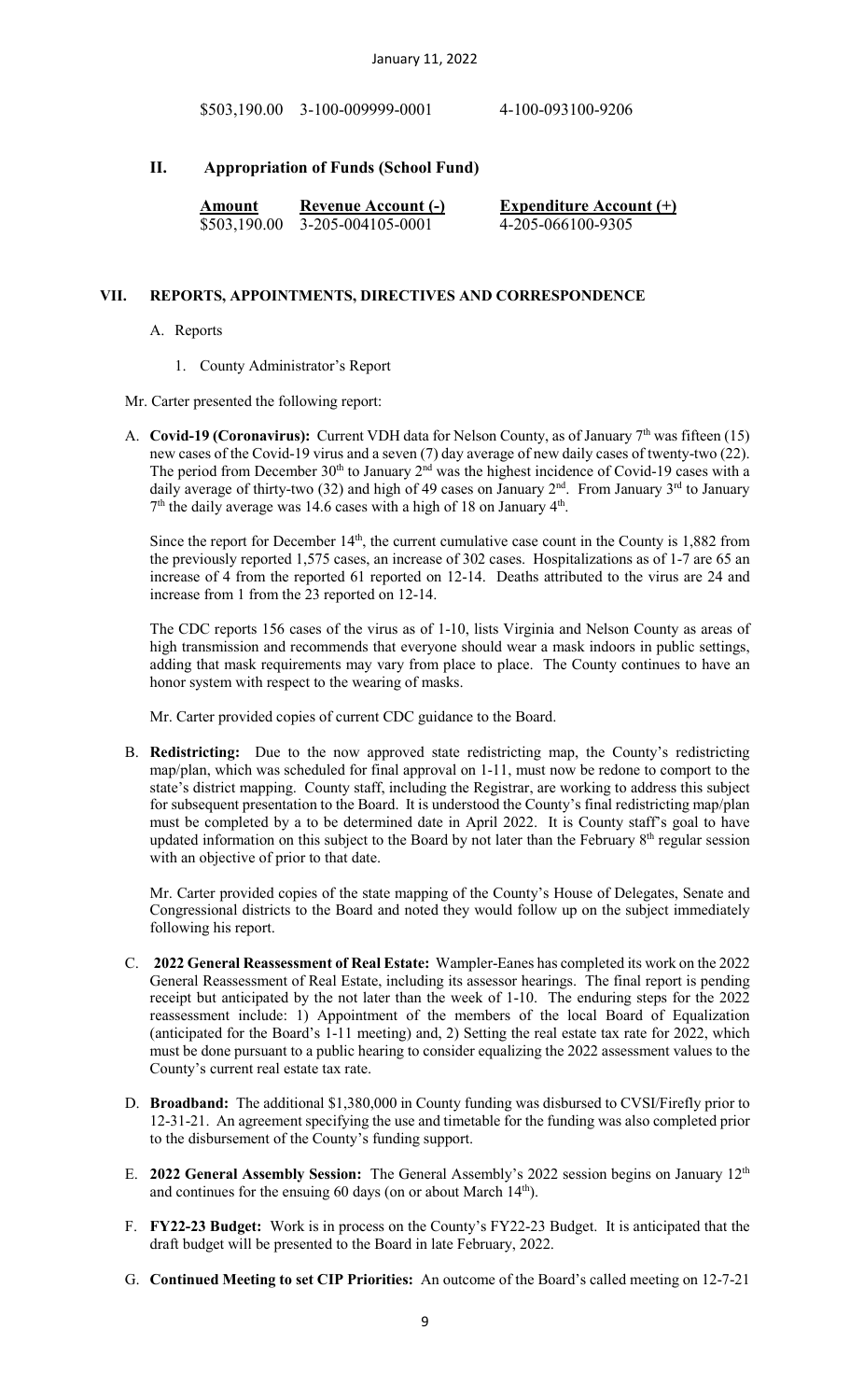was the Board's consensus to conduct another meeting after the January 11, 2022 regular session for the purpose of establishing priorities for the CIP initiatives that were presented to the Board at the session on 12-7. Continuing the 1-11-22 regular session to the week of 1-17 or the first week of February is proposed. A possible question for the Board's regular session is the status of continuing the County's participation in the Agriculture Center Project with Amherst County, including, as a next step, completion of the Preliminary Architectural Feasibility Report (initial information on the PAFR was presented to the Board on 12-7-21).

Mr. Carter then put the redistricting maps on the projector screen for the Board to view. He began by showing the maps for the House of Delegates, Senate and Congressional districts. Ms. Rorrer explained that the new State maps would again split Nelson into two House of Delegates districts, the 53<sup>rd</sup> and 55<sup>th</sup> districts. She then showed the State Senate Map and the Congressional district map. Ms. Rorrer noted that the County would have to adhere to the House of Delegate boundaries when redistricting, she noted that the previously proposed change deviated from those boundaries.

Ms. Rorrer then provided new options to the Board for district boundary changes that would align with the state map. She presented an option to move a group in the Faber area between Route 29 and the railroad tracks from the Central District to the East District. She presented a second option to move citizens from the Glenthorne Loop area of Nellysford and up Route 151 to the southside of Adial Road from the Central District to the West District. Ms. Rorrer moved to option 3 which would move a portion of the citizens along the west side of Rockfish Valley Hwy from lower Beech Grove Road to Spruce Creek Lane from Central to West. She moved on to Option 4 which would move a portion of upper Beech Grove Road from about Mill Hill Lane up to Fortunes Ridge from Central District to West District. Lastly, Ms. Rorrer presented option 5 which would move a portion of Route 6 in the area of Edgehill Drive and Duncan Hollow from Central to the North District. Ms. Rorrer noted that she did not think options two (2) through four (4) would be popular. She indicated that she had discussed the options with the Registrar, Jackie Britt, and it seemed that the options that would be best for the citizens would be either option one (1) or five (5).

Mr. Harvey and Mr. Rutherford asked if Ms. Rorrer could provide a map of each option with the close up of the suggested change. Mr. Rutherford noted that he was also leaning towards options 1 and 5 as suggested by Ms. Rorrer. Ms. Rorrer confirmed that her office would work to provide maps with more defined lines on each option. She asked Ms. Britt if there was a deadline to have the redistricting completed. Ms. Britt indicated that it was looking like sometime in April but still to be determined.

Mr. Rutherford asked if another public hearing would be necessary as they would need to make changes to the map. Ms. Rorrer noted they were working with Mr. Payne to determine what was necessary but it seemed that a public hearing may not be needed, but notice would be required. Mr. Rutherford asked for updates as available on deadlines and requirements. Mr. Harvey felt that the State should have to figure out their lines once the localities had done their work. Ms. Rorrer did explain to the Board that a formal letter had been sent to the State as directed in December, with the original proposed map demonstrating the changes but the letter was ignored. Mr. Rutherford noted that when the original map was submitted by the County to the Supreme Court, the states maps were in draft form still. Mr. Carter thanked Ms. Rorrer and her staff, along with Ms. Britt, for their quick work to turn around the new map options.

2. Board Reports

#### Mr. Barton:

Mr. Barton reported that he attended a Piedmont Virginia Career Works meeting. He noted that according to statistics, there is no unemployment. He pointed out the issue that many places are having is finding workers and indicated that wages may be a factor.

#### Mr. Harvey:

Mr. Harvey had no report.

Mr. Parr:

Mr. Parr noted that the Emergency Services Council had not met for January.

#### Mr. Reed:

Mr. Reed reported that he had met with Mr. Youngblood and Mr. Brown from VDOT regarding the status of a transportation study along the 151 and any options for bicycle and pedestrian trails along corridor. Mr. Reed noted that he was informed about urban development areas and significant funds that would be available to counties through VTrans for those areas and transportation alternatives like hiking and biking. Mr. Reed noted that in order to qualify and apply for those funds, the County would need to amend the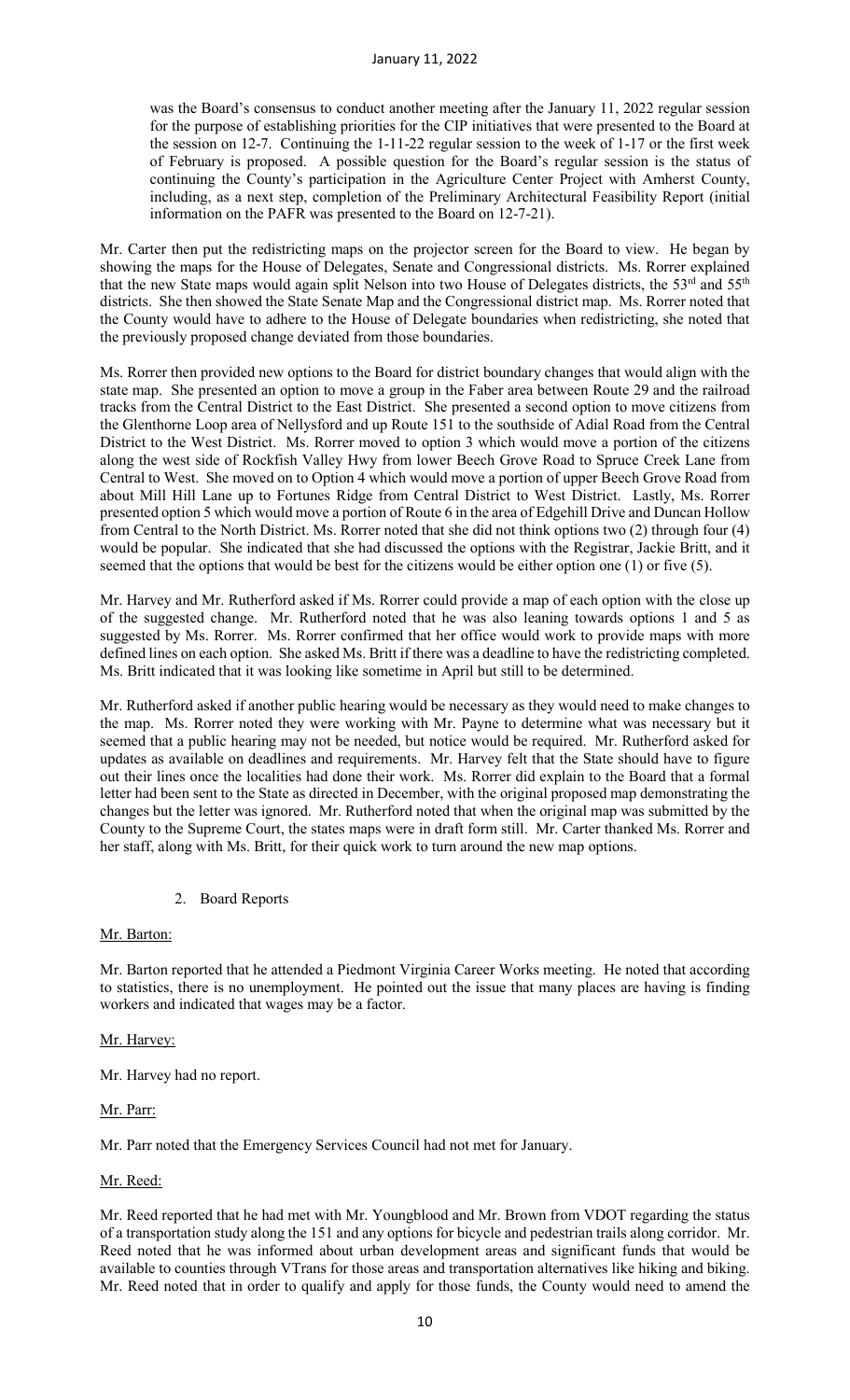#### January 11, 2022

Comprehensive Plan to identify the 151 corridor as an urban development area.

Mr. Reed also met with the new executive director at Wintergreen, Jay Gamble. He noted that they discussed the possibility of a park and ride location in the area that would help Wintergreen get their workforce up the mountain. Mr. Carter noted that Ms. Bishop was following up with Mr. Youngblood.

### Mr. Rutherford:

Mr. Rutherford reported that the TJPDC had not met for the month. He noted that the Regional Housing Partnership had some events coming up. Additionally, Mr. Rutherford reminded the Board that he had stepped down from the Nelson County Service Authority Board and there was a need to appoint someone in his place.

#### B. Appointments

Ms. Spivey reviewed the following table:

| (1) New Vacancies/Expiring Seats & New Applicants : |                      |                        |                         |                |                            |  |
|-----------------------------------------------------|----------------------|------------------------|-------------------------|----------------|----------------------------|--|
| <b>Board/Commission</b>                             | <b>Term Expiring</b> | Term & Limit Y/N       | Incumbent               | Re-appointment | Applicant (Order of Pref.) |  |
| <b>Board of Equalization</b>                        |                      | 1 year/No term limit   |                         |                | <b>Carlton Ballowe</b>     |  |
|                                                     |                      |                        |                         |                | Thomas Nelson, Jr.         |  |
|                                                     |                      |                        |                         |                | James Bibb                 |  |
|                                                     |                      |                        |                         |                | <b>Evan Phillips</b>       |  |
|                                                     |                      |                        |                         |                | <b>Courtney Cook</b>       |  |
|                                                     |                      |                        |                         |                |                            |  |
| <b>Nelson County Service Authority Board</b>        | 6/30/2022            | 4 Years/No Term Limit  | <b>Jesse Rutherford</b> | N - resigning  | <b>Robert McSwain</b>      |  |
|                                                     |                      |                        |                         |                |                            |  |
|                                                     |                      |                        |                         |                |                            |  |
|                                                     |                      |                        |                         |                |                            |  |
|                                                     |                      |                        |                         |                |                            |  |
|                                                     |                      |                        |                         |                |                            |  |
| <b>Existing Vacancies:</b>                          |                      |                        |                         |                |                            |  |
| <b>Board/Commission</b>                             | <b>Terms Expired</b> |                        |                         |                |                            |  |
|                                                     |                      |                        |                         |                |                            |  |
| <b>JABA Council on Aging</b>                        | 12/31/2021           | 2 years/ No term limit | <b>Robert Alpers</b>    | N              |                            |  |
|                                                     |                      |                        |                         |                |                            |  |
|                                                     |                      |                        |                         |                |                            |  |

# **Nelson County Service Authority Board**

Mr. Reed moved to appoint Robert McSwain to fill the vacancy on the Service Authority Board. Mr. Barton seconded the motion. There being no further discussion, Supervisors voted unanimously (5-0) by roll call vote to approve the motion.

# **JABA**

Ms. Spivey reported that Mr. Alpers' term had just expired and noted that he was unable to serve another term.

# **Board of Equalization**

Mr. Rutherford noted that staff needed to have the Board of Equalization appointed. He pointed out that they had a total of five applicants. Mr. Carter informed the Board that they needed a minimum of three members. Mr. Rutherford felt that having more than the minimum would be best. Ms. Spivey read the names of the applicants – Carlton Ballowe, Thomas Nelson, Jr., James Bibb, Evan Phillips and Courtney Cook. Ms. Spivey noted that Mr. Ballowe and Mr. Nelson had both served on the prior Board of Equalization. Ms. Spivey review the qualifications required, noting that Mr. Ballowe had real estate experience and Mr. Bibb had property management experience and construction experience. Ms. Spivey noted that Ms. Cook had a background in finance. The Board reviewed the districts that each applicant was located in. Mr. Barton asked for clarification on the role of the Board of Equalization. Mr. Harvey explained that they were to ensure that property assessments were equal. Mr. Carter stated that property owners had to appeal their assessments and the Board would then review the appeals to determine if they were assessed equally. He noted that the Board of Equalization could only change the value on the appeals, not the entire assessment. Mr. Harvey asked to think on the appointments and come back to the subject later in the meeting.

C. Correspondence

The Board had no correspondence.

Mr. Rutherford returned to Mr. Harvey to discuss the Board of Equalization appointments. Mr. Harvey noted that they did not have applicants from each district. Mr. Carter and Mr. Rutherford both noted they had potential applicants who had since changed their minds. Mr. Rutherford gave Mr. Harvey more time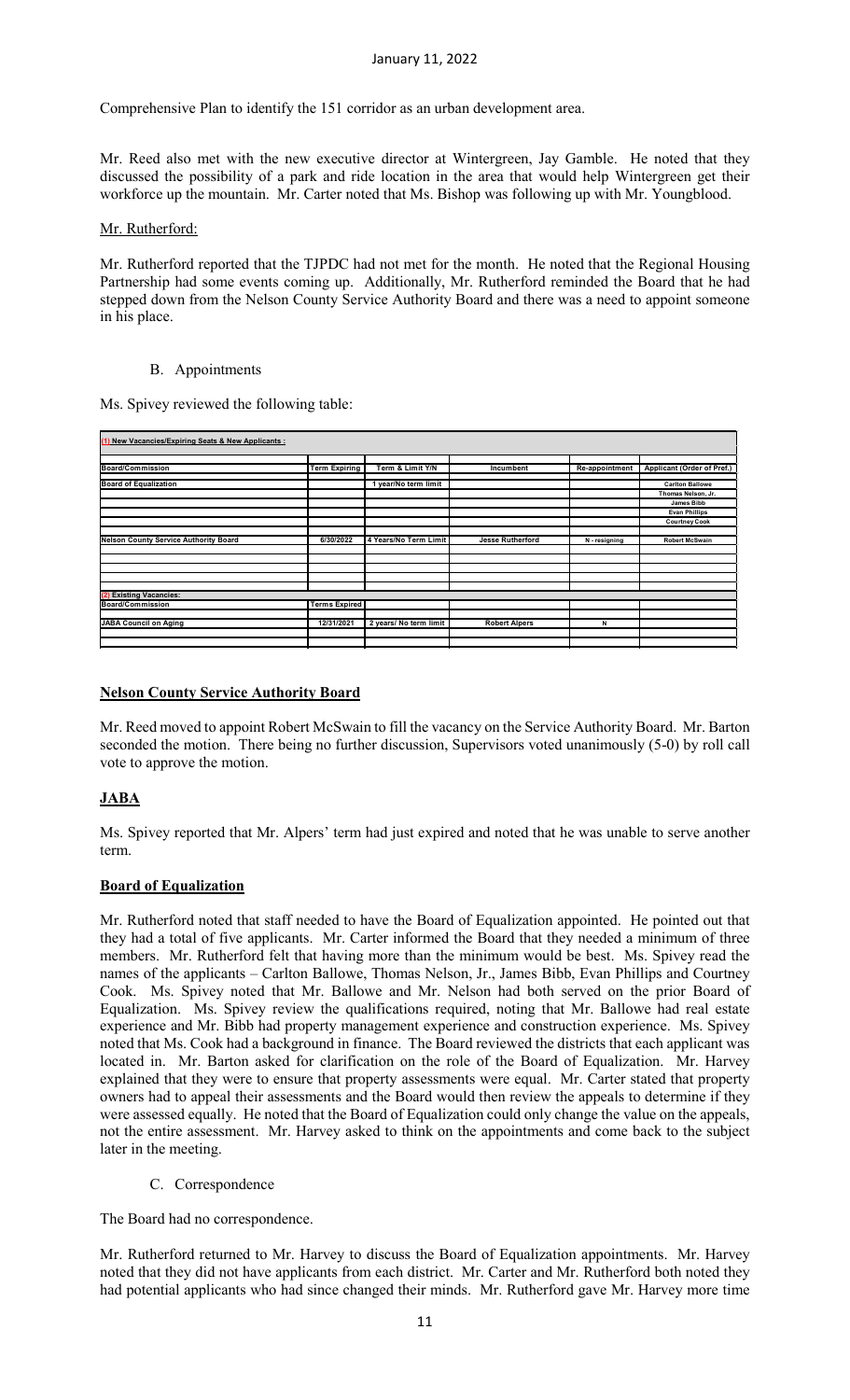to consider the applicants.

#### D. Directives

Mr. Reed reminded the Board that they had planned to hold a joint meeting with the School Board before the end of the year. Mr. Reed asked to get plans in motion to meet. Mr. Carter noted that County staff could coordinate with the School Board staff for scheduling. Mr. Reed felt that the County may have more flexibility than the Schools. Mr. Rutherford asked when they should try to meet. Mr. Carter recommended they meet before they finish work on the budget. Mr. Rutherford suggested looking at a February joint meeting and asked County staff to coordinate.

### **Board of Equalization**

Mr. Rutherford returned to Mr. Harvey regarding the appointments. Mr. Harvey indicated he was ready to proceed with the appointments. Mr. Parr made a motion to approve the five applicants – Carlton Ballowe, Thomas Nelson, James Bibb, Evan Phillips and Courtney Cook for appointment to the Board of Equalization. Mr. Reed seconded the motion. There being no further discussion, Supervisors voted unanimously (5-0) by roll call vote to approve the motion.

Mr. Parr asked if Maintenance staff could clear the parking lot debris at the Piney River trail parking area.

The Board had no other directives.

### *Introduced: Closed Session*

Mr. Reed moved that the Nelson County Board of Supervisors convene in closed session to discuss the following as permitted by Virginia Code §2.2-3711 (A) (3): Discussion or consideration of the acquisition of real property for a public purpose, where discussion in an open meeting would adversely affect the bargaining position or negotiating strategy of the public body; and, (A) (3): Discussion or consideration of the investment of public funds where competition or bargaining is involved, where if made public initially, the financial interest of the governmental unit would be adversely affected. Mr. Parr seconded the motion. There being no further discussion, Supervisors voted (4-0) by roll call vote to approve the motion, with Mr. Harvey abstaining.

Mr. Reed moved to reconvene in public session and, that the Nelson County Board of Supervisors certify that, in the closed session just concluded, nothing was discussed except the matter or matters specifically identified in the motion to convene in closed session and lawfully permitted to be discussed under the provisions of the Virginia Freedom of Information Act cited in that motion. Mr. Parr seconded the motion. There being no further discussion, Supervisors voted unanimously (5-0) to approve the motion.

# **VIII. OTHER BUSINESS (AS PRESENTED)**

Mr. Carter noted the Veritas rezoning and special use permit on the evening agenda. He indicated that they were working through some issues. Mr. Reed asked if the problems should be addressed before the rezoning. Mr. Carter indicated that they needed to change the zoning in order to properly address and correct the issues.

The Board had no other business to discuss.

# **IX. ADJOURN AND CONTINUE - EVENING SESSION AT 7PM**

At 4:54 PM, Mr. Harvey moved to adjourn and reconvene at 7:00 PM and Mr. Parr seconded the motion. There being no further discussion, Supervisors voted unanimously (5-0) by roll call vote to approve the motion and the meeting adjourned.

### **EVENING SESSION 7:00 P.M. – NELSON COUNTY COURTHOUSE**

# **I. CALL TO ORDER**

Mr. Rutherford called the meeting to order at 7:00 p.m., with five (5) Supervisors present to establish a quorum.

### **II. PUBLIC COMMENTS**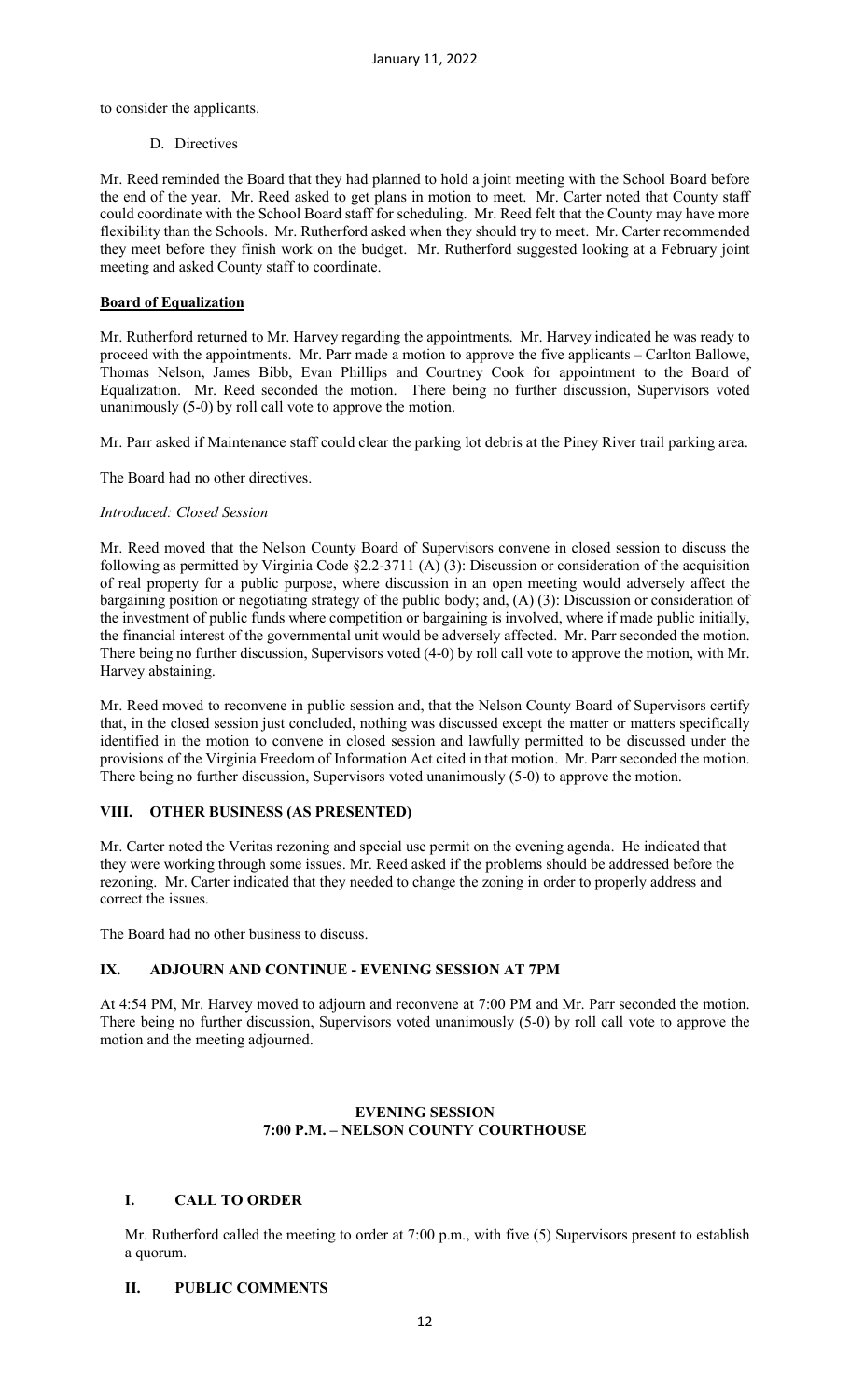There were no persons wishing to be recognized for public comments. Mr. Rutherford welcomed Ms. Emma Martin, the new reporter for the Nelson County Times, and introduced her to the Board.

### **III. PUBLIC HEARINGS**

### **A. Rezoning #477 / Special Use Permit #478 – R-1 to A-1 - Office**

Consideration of a Rezoning application requesting County approval to rezone property from R-1 Residential to A-1 Agricultural with a concurrent Special Use Permit for an Office. The subject property is located at Tax Map Parcel #4-A-58C at 9605 Critzer Shop Rd in Afton. The subject property is .919 acres and owned by Azul Real Estate LLC.

Ms. Bishop provided the following report:

**BACKGROUND:** This is a request to rezone property from R-1 Residential to A-1 Agriculture with a concurrent Special Use Permit for an office, to allow the existing dental clinic to construct an addition to the existing structure.

*Public Hearings Scheduled:* P/C – December 15 / Board – January 11

*Location / Election District:* 9605 Critzer Shop Road (Afton) / North Election District

*Tax Map Number / Total acreage:* 4-A-58C / 0.92 acres +/- total

*Applicant/Owner Contact Information:* Azul Real Estate LLC (Carla Chavez-Mayorga), 9605 Critzer Shop Road, Afton, VA / (305) 510-0828 / admin@azulfamilydentistry.com

*Comments:* The subject parcel is zoned R-1 Residential. The property is adjoined by both R-1 Residential and A-1 Agricultural zoning. This area is mixed use in nature, with a combination of agricultural, residential, and commercial uses. Blue Mountain Brewery adjoins the parcel on the north.

### **DISCUSSION:**

*Land Use / Floodplain:* This structure has been utilized as a dental office since the late 1970s. Because it is located within the R-1 district where office uses are not permitted, this is considered a nonconforming use. With the adoption of the revised Nonconforming Ordinance in March 2021, it became prohibited to expand a nonconforming use. The applicant is proposing an addition to the structure which will be utilized as additional office space for the dental clinic. Staff recommended the proposed rezoning to A-1 with a concurrent Special Use Permit due to the existing zoning and uses in the vicinity.

*Access and Parking:* This property is accessed by an existing customer entrance to the north on Critzer Shop Road, and an access easement to the south for staff. Any comments from VDOT will be provided at the meeting.

Ms. Bishop noted that per VDOT, the existing access on Critzer Shop meets the minimum requirements, but the southern entrance will require some upgrades, which Ms. Bishop noted were included in the updated site plan. She also noted the out buildings were included in the updated site plan as requested by the Planning Commission.

*Utilities:* The property is served by existing utilities. Any comments from the Health Department will be provided at the meeting.

Ms. Bishop noted that the Health Department did not have any comments.

*Proffers:* There are no proffers submitted with this application.

**RECOMMENDATION:** The approval of requests should be based on one or more of the following factors:

- 1. Good Zoning Practice
- 2. Public Necessity
- 3. General Welfare
- 4. Convenience

**At their meeting on December 15, the Planning Commission voted (6-0) to recommend approval of the request to rezone property at 9605 Critzer Shop Road from R-1 to A-1,**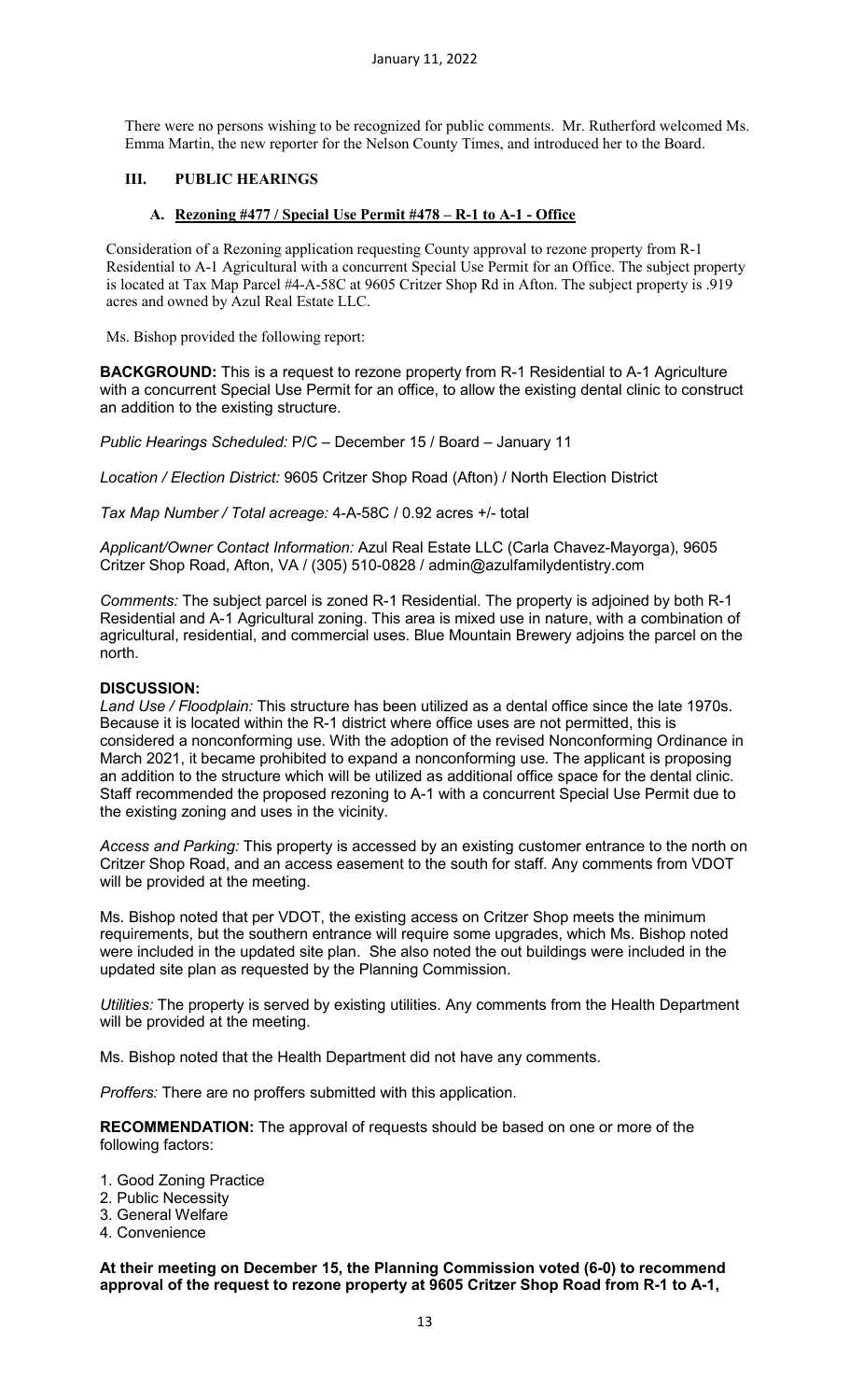### **with a concurrent Special Use Permit for an office.**

Ms. Bishop noted she was unable to attend the Planning Commission meeting and asked if Mr. Reed had any additional information that he would like to add. Mr. Reed reiterated that the Planning Commission had recommended approval with the submission of an updated site plan, which he noted, had been provided.

The applicant was present and did not wish to come forward.

Mr. Rutherford opened the public hearing.

There were no persons wishing to be recognized, and the public hearing was closed.

Mr. Harvey moved to approve **Rezoning #477** R-1 Residential to A-1 Agricultural with **Special Use Permit #478** and Mr. Reed seconded the motion. There being no further discussion, Supervisors voted unanimously (5-0) by roll call vote to approve the motion.

# **B. Rezoning #479 / Special Use Permit #480 – R-1/A-1 to A-1 - Restaurant**

Consideration of a Rezoning application requesting County approval to rezone property from R-1 Residential to A-1 Agricultural with a concurrent Special Use Permit for a Restaurant. The subject property is located at Tax Map Parcel #3-A-154B at 72 Saddleback Farm in Afton. The subject property is 28.1 acres and owned by Hodson Living Trust.

Ms. Bishop presented the following report:

**BACKGROUND:** This is a request to rezone property from R-1 Residential to A-1 Agriculture with a concurrent Special Use Permit for a restaurant, to align the zoning with the existing agricultural use, and to allow the food service facility at the Farmhouse bed and breakfast to be accessible to the public as a restaurant.

*Public Hearings Scheduled:* P/C – December 15 / Board – January 11

*Location / Election District:* 72 Saddleback Farm (Afton) / North Election District

*Tax Map Number / Total acreage:* 3-A-154B / 28.1 acres +/- total

*Applicant/Owner Contact Information:* Hodson Living Trust (Patricia and Andrew Hodson), 151 Veritas Lane, Afton, VA / (434) 531-7755 / patricia@veritaswines.com

*Comments:* The subject parcel is split-zoned zoned R-1 Residential and A-1 Agricultural. The majority of the parcel is A-1, with a strip of R-1 zoning along Afton Mountain Road. The property is adjoined by both R-1 Residential and A-1 Agricultural zoning. This area is mixed use in nature, with a combination of agricultural, residential, and commercial uses along Route 151.

# **DISCUSSION:**

*Land Use / Floodplain:* The Farmhouse (60 Saddleback) currently operates as a bed and breakfast, a by-right use. The applicants have recently upgraded the kitchen, and are requesting to open the existing restaurant to the general public. The property that is located within the R-1 zoning is currently in agricultural use (vineyard). The existing bed and breakfast would remain a by-right permitted use.

*Access and Parking:* This property is accessed by an existing entrance from Afton Mountain Road, to Saddleback Trail, to Saddleback Farm. Any comments from VDOT will be provided at the meeting.

Ms. Bishop noted at the meeting that VDOT did not have any comments, the existing entrance was adequate.

*Utilities:* The property is served by existing utilities. Any comments from the Health Department will be provided at the meeting.

Ms. Bishop noted during the public hearing that the applicant was currently working through some permitting issues with Building Inspections and the Health Department.

*Proffers:* There are no proffers submitted with this application.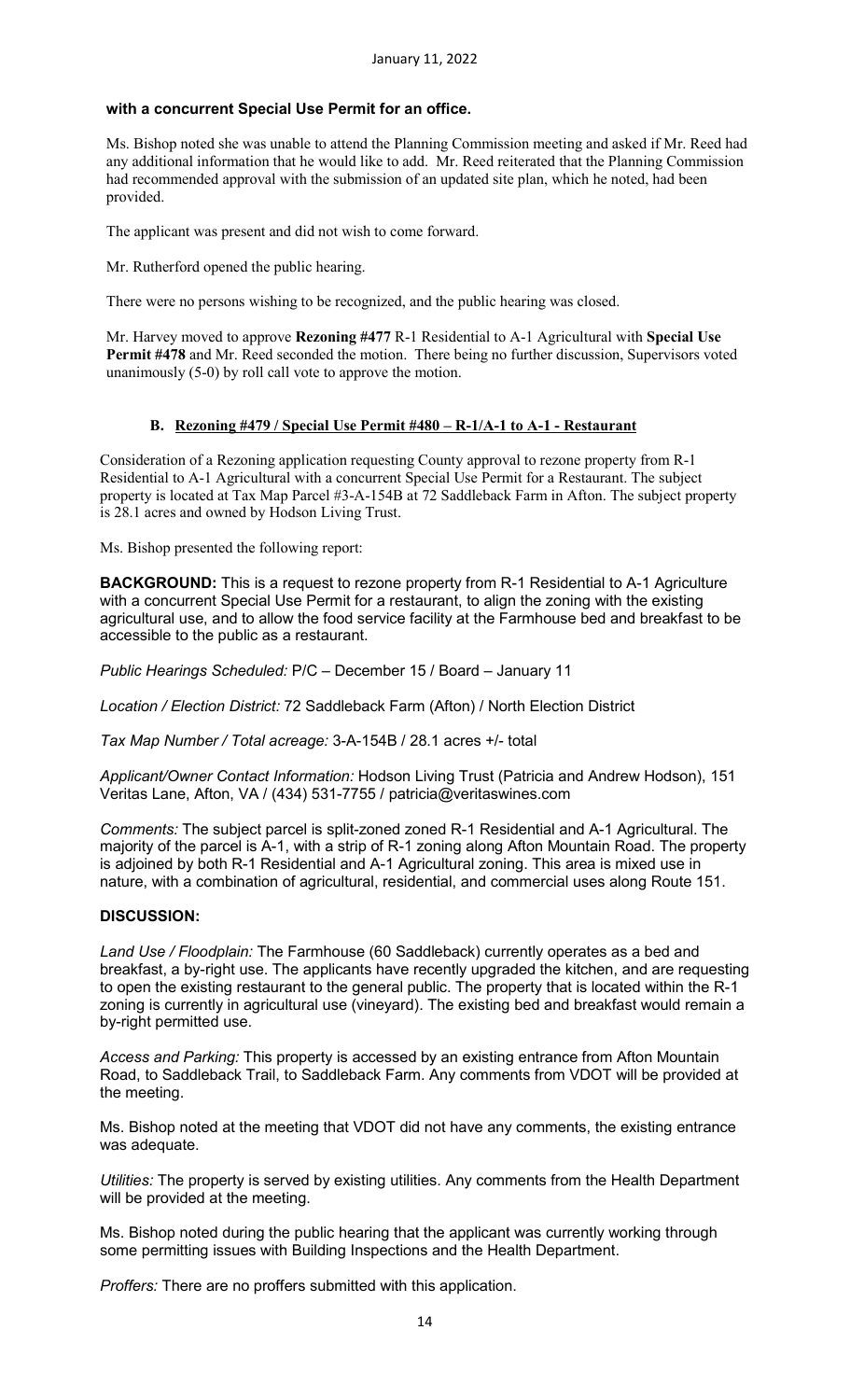**RECOMMENDATION:** The approval of requests should be based on one or more of the following factors:

- 1. Good Zoning Practice
- 2. Public Necessity
- 3. General Welfare
- 4. Convenience

#### **At their meeting on December 15, the Planning Commission voted (6-0) to recommend approval of this request to rezone property at 72 Saddleback Farm from R-1 to A-1, with a concurrent Special Use Permit for a restaurant.**

Mr. Harvey asked about the issue with the Building Department. Ms. Bishop noted that the applicant was working through those issues and once the use portion is approved, they can get their permitting finalized with Building Inspections. Ms. Bishop noted they were meeting later that week to resolve those issues. Mr. Harvey asked if Planning Commission had any conditions with their recommendation. Ms. Bishop noted that the Planning Commission did not have any conditions.

The applicant was present and did not wish to come forward.

Mr. Rutherford opened the public hearing.

There were no persons wishing to be recognized, and the public hearing was closed.

Mr. Harvey moved to approve **Rezoning #479** R-1/A-1 to A-1 Restaurant with **Special Use Permit #480** and Mr. Parr seconded the motion. There being no further discussion, Supervisors voted unanimously (5- 0) by roll call vote to approve the motion.

# **IV. OTHER BUSINESS (AS PRESENTED)**

Mr. Rutherford asked about communications received from Curtis Sheets regarding the addition of another 24/7 EMS crew. Mr. Carter said staff was still in the process of evaluating whether or not there was a need. Mr. Carter did not think he was copied on the previously mentioned communication to the Board but noted that the paid crews had been short staffed due to impacts from covid. Mr. Carter reported that County staff was working to gather information on call volumes, who was answering the calls, where calls were coming from and if there was enough need to justify adding another two-person crew. He noted that an additional crew was a significant expense. Mr. Carter also indicated that Mr. Sheets had other requests that staff was in the process of reviewing and planning budget proposals for when the next budget was presented in February.

Mr. Rutherford asked Mr. Carter to relay the information to Mr. Sheets. Mr. Rutherford suggested it may help to have Mr. Sheets attend the meeting in February. Mr. Parr noted last EMS Council meeting that all departments agreed that another paid crew was needed. Mr. Parr related salary concerns expressed by Mr. Sheets in losing staff to other agencies like Augusta. Mr. Carter confirmed the salary concerns that had previously been related by Mr. Sheets. Mr. Carter noted that one difference in schedules may be that Nelson crews are on 24 hours and off 48 hours, while other agencies are on for 24 hours and then off for 72 hours. Mr. Carter spoke regarding salary information provided by Wintergreen (WPOA) and noted that at the front end of the pay scale, WPOA paid more, but at the end of the pay scale they were lower. Mr. Carter noted that the majority of calls were being answered by WPOA crews.

Mr. Carter suggested having Mr. Sheets speak to the board in a budget session, rather than a regular meeting. Mr. Parr asked if the staffing issue was related to transport request issue mentioned in in the afternoon session during Public Comment. Mr. Carter noted that transports were related to the assessment criteria of the patient. Mr. Harvey stated that the location of the call referenced during the afternoon session was hardly any difference in transport time by taking the patient to the requested hospital.

Additionally, Mr. Carter mentioned that the billing for EMS ambulance services would come before the Board regarding rate increases. Mr. Carter pointed out that the rates have not been increased for about nine years and the billing company had suggested the County increase the Medicare rates.

#### **V. ADJOURNMENT (CONTINUE TO JANUARY 31st, 2022 AT 1PM IN FORMER BOARD OF SUPERVISORS ROOM FOR A CAPITAL IMPROVEMENT PLANNING WORK SESSION)**